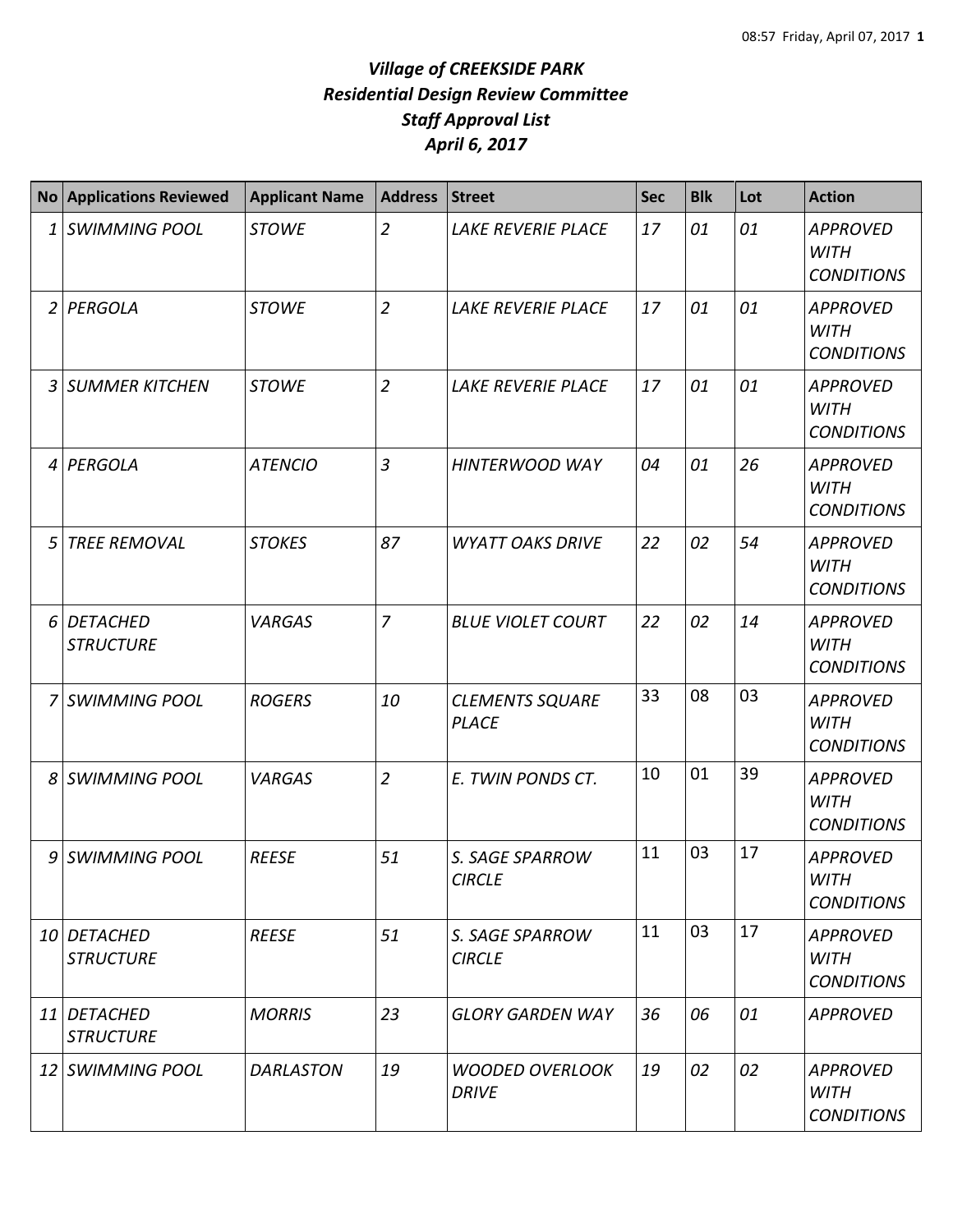|           | No Applications Reviewed            | <b>Applicant Name</b>          | <b>Address</b> | Street                                  | <b>Sec</b> | <b>Blk</b> | Lot | <b>Action</b>                                       |
|-----------|-------------------------------------|--------------------------------|----------------|-----------------------------------------|------------|------------|-----|-----------------------------------------------------|
|           | 13 DETACHED<br><b>STRUCTURE</b>     | <b>DARLASTON</b>               | 19             | <b>WOODED OVERLOOK</b><br><b>DRIVE</b>  | 19         | 02         | 02  | <b>APPROVED</b><br><b>WITH</b><br><b>CONDITIONS</b> |
|           | 14 SUMMER KITCHEN                   | <b>DARLASTON</b>               | 19             | <b>WOODED OVERLOOK</b><br><b>DRIVE</b>  | 19         | 02         | 02  | <b>APPROVED</b><br><b>WITH</b><br><b>CONDITIONS</b> |
|           | $15$ FIRE PIT                       | <b>DARLASTON</b>               | 19             | <b>WOODED OVERLOOK</b><br><b>DRIVE</b>  | 19         | 02         | 02  | <b>APPROVED</b><br><b>WITH</b><br><b>CONDITIONS</b> |
| <b>16</b> | <b>DECK</b>                         | <b>DARLASTON</b>               | 19             | <b>WOODED OVERLOOK</b><br><b>DRIVE</b>  | 19         | 02         | 02  | <b>APPROVED</b>                                     |
|           | 17 PLAY STRUCTURE                   | <b>ABRIL</b>                   | 183            | W. NEW HARMONY<br><b>TRAIL</b>          | 21         | 02         | 10  | <b>APPROVED</b>                                     |
| 18        | <b>PLAY STRUCTURE</b>               | <b>GOMEZ</b><br><b>URQUIZA</b> | 46             | <b>LIBERTY BRANCH BLVD</b>              | 32         | 08         | 04  | <b>APPROVED</b>                                     |
| 19        | <b>SUMMER KITCHEN</b>               | <b>MISIEWICZ</b>               | 19             | <b>FREESTONE STREAM</b><br><b>PLACE</b> | 15         | 05         | 17  | <b>APPROVED</b><br><b>WITH</b><br><b>CONDITIONS</b> |
| 20        | <b>YARD STRUCTURE</b>               | <b>MISIEWICZ</b>               | 19             | <b>FREESTONE STREAM</b><br><b>PLACE</b> | 15         | 05         | 17  | <b>APPROVED</b>                                     |
|           | 21 PAVING                           | <b>MISIEWICZ</b>               | 19             | <b>FREESTONE STREAM</b><br><b>PLACE</b> | 15         | 05         | 17  | <b>APPROVED</b>                                     |
| 22        | <b>SWIMMING POOL</b>                | <b>PIEPHO</b>                  | 74             | <b>VALERA RIDGE DRIVE</b>               | 15         | 02         | 02  | <b>APPROVED</b><br><b>WITH</b><br><b>CONDITIONS</b> |
|           | 23 DETACHED<br><b>STRUCTURE</b>     | <b>PIEPHO</b>                  | 74             | <i><b>VALERA RIDGE DRIVE</b></i>        | 15         | 02         | 02  | <b>APPROVED</b><br><b>WITH</b><br><b>CONDITIONS</b> |
|           | 24 PLAY STRUCTURE                   | <b>GRAHAM</b>                  | $\overline{7}$ | <i><b>WHITBARROW PLACE</b></i>          | 28         | 01         | 02  | <b>APPROVED</b>                                     |
|           | 25 HOME IMPROVEMENT<br><b>COLOR</b> | <b>THORESON</b>                | 86             | <b>LAKE REVERIE PLACE</b>               | 17         | 01         | 22  | <b>APPROVED</b>                                     |
| 26 I      | <b>TREE REMOVAL</b>                 | <b>MARTELLO</b>                | 114            | S. ARROW CANYON<br><b>CIRCLE</b>        | 03         | 01         | 26  | <b>APPROVED</b>                                     |
|           | 27 SWIMMING POOL                    | <b>ABOUD</b>                   | 26             | WOODBOROUGH WAY                         | 34         | 03         | 09  | <b>APPROVED</b><br><b>WITH</b><br><b>CONDITIONS</b> |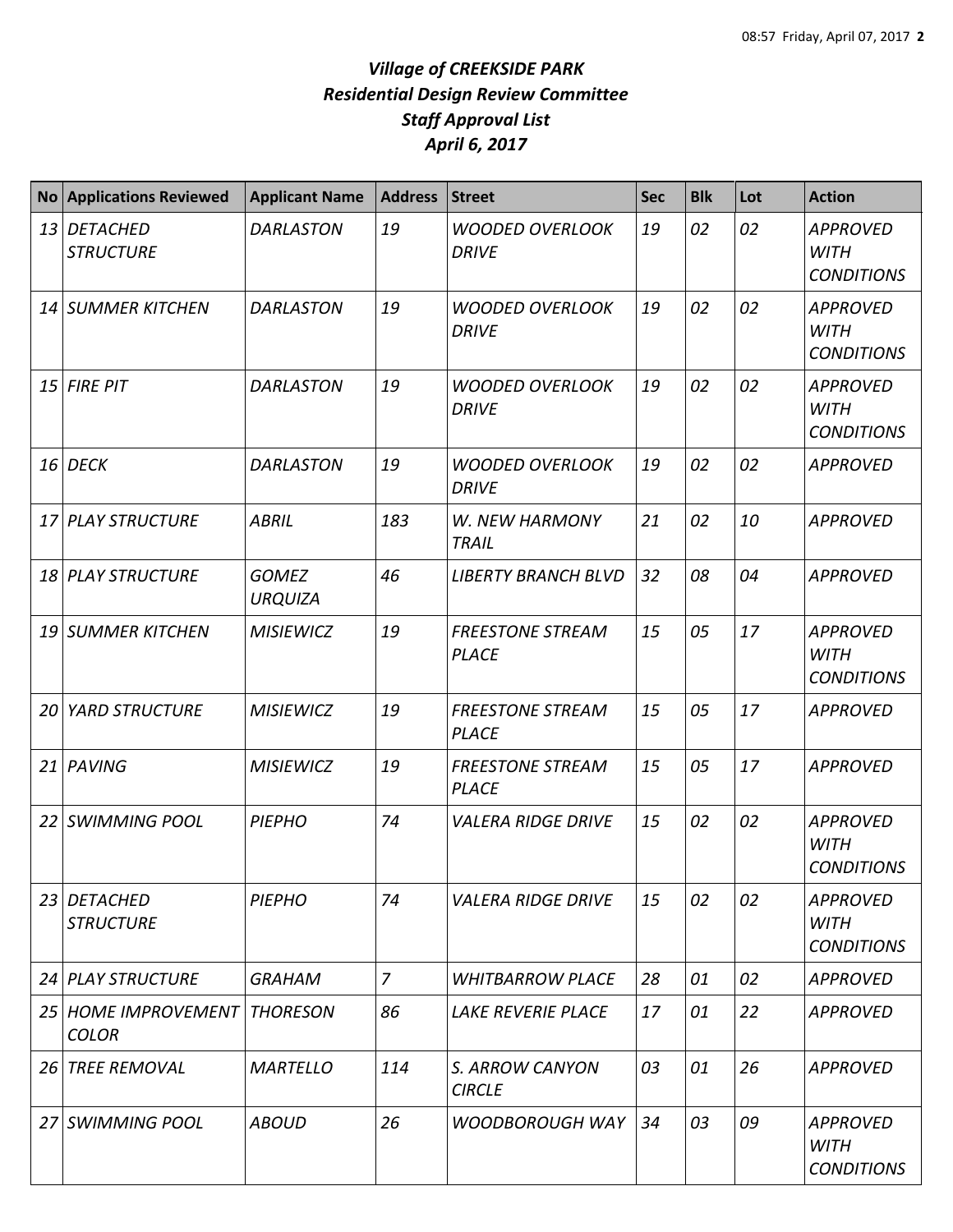| <b>No</b> | <b>Applications Reviewed</b> | <b>Applicant Name</b> | <b>Address</b> | <b>Street</b>                         | <b>Sec</b> | <b>Blk</b> | Lot | <b>Action</b>                                       |
|-----------|------------------------------|-----------------------|----------------|---------------------------------------|------------|------------|-----|-----------------------------------------------------|
| 28        | <b>TREE REMOVAL</b>          | <b>ABOUD</b>          | 26             | <b>WOODBOROUGH WAY</b>                | 34         | 03         | 09  | <b>APPROVED</b><br><b>WITH</b><br><b>CONDITIONS</b> |
| 29        | DETACHED<br><b>STRUCTURE</b> | <b>URIBE</b>          | $\overline{3}$ | YARBROUGH COURT                       | 15         | 05         | 25  | <b>APPROVED</b><br><b>WITH</b><br><b>CONDITIONS</b> |
|           | 30 PAVING                    | <b>ADAMS</b>          | 54             | <b>TIDWILLOW PLACE</b>                | 02         | 02         | 24  | <b>APPROVED</b>                                     |
| 31        | <b>FENCE</b>                 | <b>MACKENZIE</b>      | 14             | <b>STAR IRIS PLACE</b>                | 14         | 01         | 29  | <b>APPROVED</b><br><b>WITH</b><br><b>CONDITIONS</b> |
| 32        | <b>SWIMMING POOL</b>         | <b>RUEDA</b>          | 47             | <b>SANDWELL PLACE</b>                 | 09         | 02         | 11  | <b>APPROVED</b><br><b>WITH</b><br><b>CONDITIONS</b> |
| 33        | <b>PLAY STRUCTURE</b>        | <b>GULBIS</b>         | 31             | <b>RED MOON PLACE</b>                 | 07         | 01         | 23  | <b>APPROVED</b>                                     |
|           | 34 PLAY STRUCTURE            | <b>PEREZ</b>          | 31             | <b>HEARTHWICK ROAD</b>                | 02         | 01         | 12  | <b>APPROVED</b>                                     |
|           | 35 FENCE                     | <b>HOWARD</b>         | 7212           | <b>LAKE PALOMA TRAIL</b>              | 11         | 01         | 05  | <b>APPROVED</b><br><b>WITH</b><br><b>CONDITIONS</b> |
|           | 36 SUMMER KITCHEN            | <b>BLESSING</b>       | 27             | PONDERA POINT DRIVE                   | 13         | 01         | 18  | <b>APPROVED</b><br><b>WITH</b><br><b>CONDITIONS</b> |
| 37        | <b>SWIMMING POOL</b>         | <b>FOLKS</b>          | 75             | <b>LAKE REVERIE PLACE</b>             | 17         | 01         | 26  | <b>APPROVED</b><br><b>WITH</b><br><b>CONDITIONS</b> |
|           | 38 FIRE PIT                  | <b>FOLKS</b>          | 75             | LAKE REVERIE PLACE                    | 17         | 01         | 26  | <b>APPROVED</b><br><b>WITH</b><br><b>CONDITIONS</b> |
|           | 39 SWIMMING POOL             | <b>CROWLEY</b>        | 54             | <b>LIBERTY BRANCH BLVD</b>            | 32         | 08         | 02  | <b>APPROVED</b><br><b>WITH</b><br><b>CONDITIONS</b> |
|           | 40 SUMMER KITCHEN            | <b>OIKAWN</b>         | 202            | ROCKWELL PARK BLVD                    | 33         | 01         | 06  | <b>APPROVED</b><br><b>WITH</b><br><b>CONDITIONS</b> |
|           | 41 PLAY STRUCTURE            | <b>NYSTROM</b>        | 43             | <b>PIONEER CANYON</b><br><b>PLACE</b> | 22         | 01         | 11  | <b>APPROVED</b>                                     |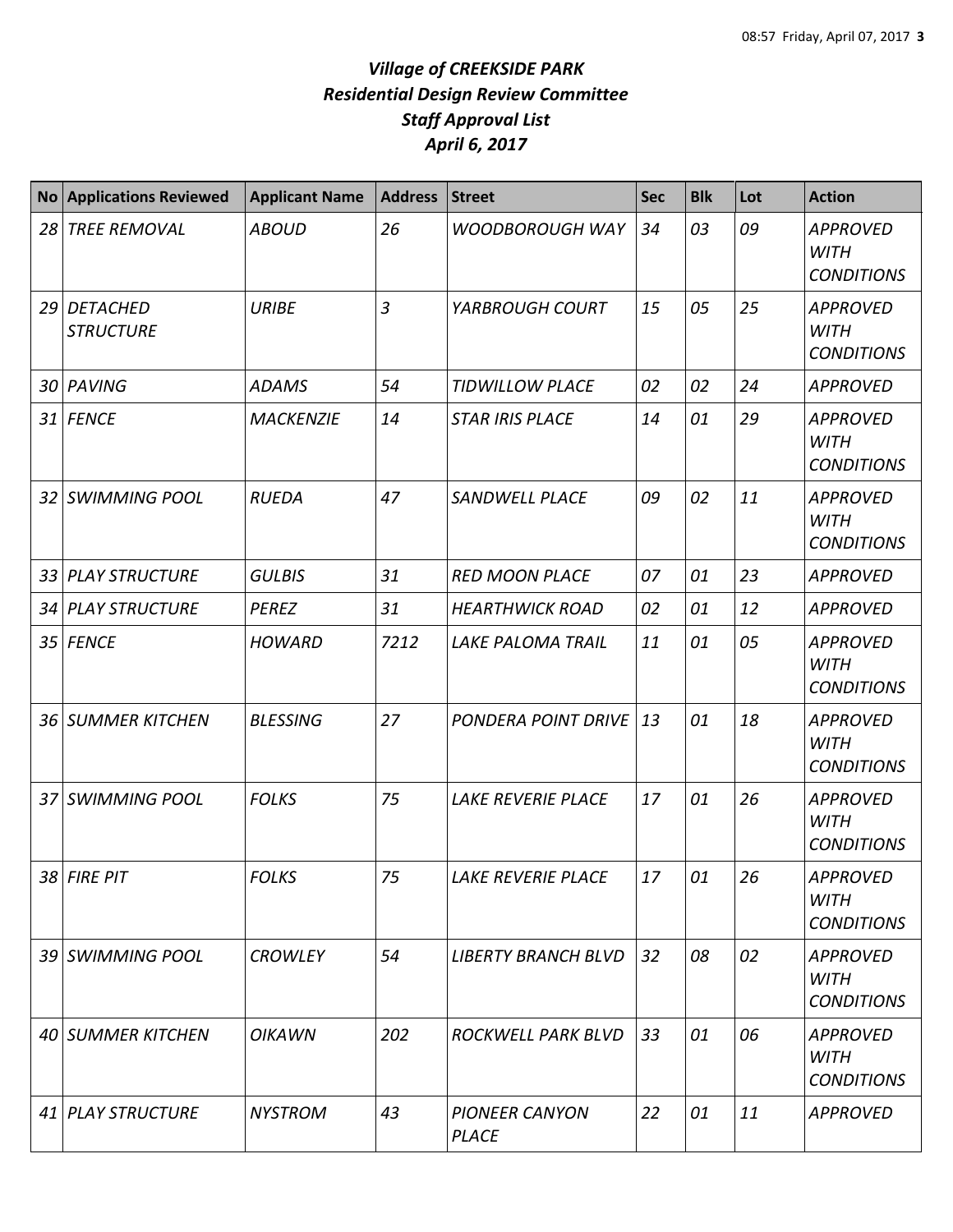|    | <b>No Applications Reviewed</b>  | <b>Applicant Name</b>              | <b>Address</b> | <b>Street</b>              | <b>Sec</b> | <b>Blk</b> | Lot | <b>Action</b>                                       |
|----|----------------------------------|------------------------------------|----------------|----------------------------|------------|------------|-----|-----------------------------------------------------|
| 42 | <b>GENERATOR</b>                 | <b>GREEN</b>                       | 191            | <b>OARWOOD PLACE</b>       | 01         | 01         | 09  | <b>APPROVED</b><br><b>WITH</b><br><b>CONDITIONS</b> |
| 43 | SWIMMING POOL                    | <b>COLVIN</b>                      | 39             | <b>WRANGLER PASS</b>       | 15         | 01         | 10  | <b>APPROVED</b><br><b>WITH</b><br><b>CONDITIONS</b> |
|    | 44 SWIMMING POOL                 | <b>FREDA</b>                       | 10             | <b>GALLETA COURT</b>       | 12         | 02         | 17  | <b>APPROVED</b><br><b>WITH</b><br><b>CONDITIONS</b> |
| 45 | <b>FENCE</b>                     | <b>WILSON</b>                      | 106            | E. COVE VIEW TRAIL         | 06         | 01         | 86  | <b>APPROVED</b>                                     |
| 46 | <b>TREE REMOVAL</b>              | <b>WILSON</b>                      | 106            | E. COVE VIEW TRAIL         | 06         | 01         | 86  | <b>APPROVED</b>                                     |
| 47 | <b>SWIMMING POOL</b>             | <b>GOMEZ</b><br><b>URQUIZA</b>     | 46             | <b>LIBERTY BRANCH BLVD</b> | 32         | 08         | 04  | <b>APPROVED</b><br><b>WITH</b><br><b>CONDITIONS</b> |
|    | 48 WOOD DECK                     | <b>GOMEZ</b><br><b>URQUIZA</b>     | 46             | <b>LIBERTY BRANCH BLVD</b> | 32         | 08         | 04  | <b>APPROVED</b><br><b>WITH</b><br><b>CONDITIONS</b> |
| 49 | <b>PLAY STRUCTURE</b>            | <b>WARREN</b>                      | 35             | <b>LANGSTONE PLACE</b>     | 09         | 01         | 09  | <b>APPROVED</b><br><b>WITH</b><br><b>CONDITIONS</b> |
|    | 50 SWIMMING POOL /<br><b>SPA</b> | <b>ORDONEZ-</b><br><b>CALDERON</b> | 94             | <b>WYATT OAKS DRIVE</b>    | 22         | 02         | 57  | <b>APPROVED</b><br><b>WITH</b><br><b>CONDITIONS</b> |
| 51 | PAVING                           | <b>ORDONEZ-</b><br><b>CALDERON</b> | 94             | <b>WYATT OAKS DRIVE</b>    | 22         | 02         | 57  | <b>APPROVED</b><br><b>WITH</b><br><b>CONDITIONS</b> |
| 52 | SWIMMING POOL                    | <b>HERNANDEZ</b>                   | $\overline{7}$ | <b>BLAIRS WAY</b>          | 23         | 02         | 02  | <b>APPROVED</b><br><b>WITH</b><br><b>CONDITIONS</b> |
|    | 53 DETACHED<br><b>STRUCTURE</b>  | <b>HERNANDEZ</b>                   | $\overline{7}$ | <b>BLAIRS WAY</b>          | 23         | 02         | 02  | <b>APPROVED</b><br><b>WITH</b><br><b>CONDITIONS</b> |
|    | 54 SUMMER KITCHEN                | <b>HERNANDEZ</b>                   | $\overline{7}$ | <b>BLAIRS WAY</b>          | 23         | 02         | 02  | APPROVED<br><b>WITH</b><br><b>CONDITIONS</b>        |